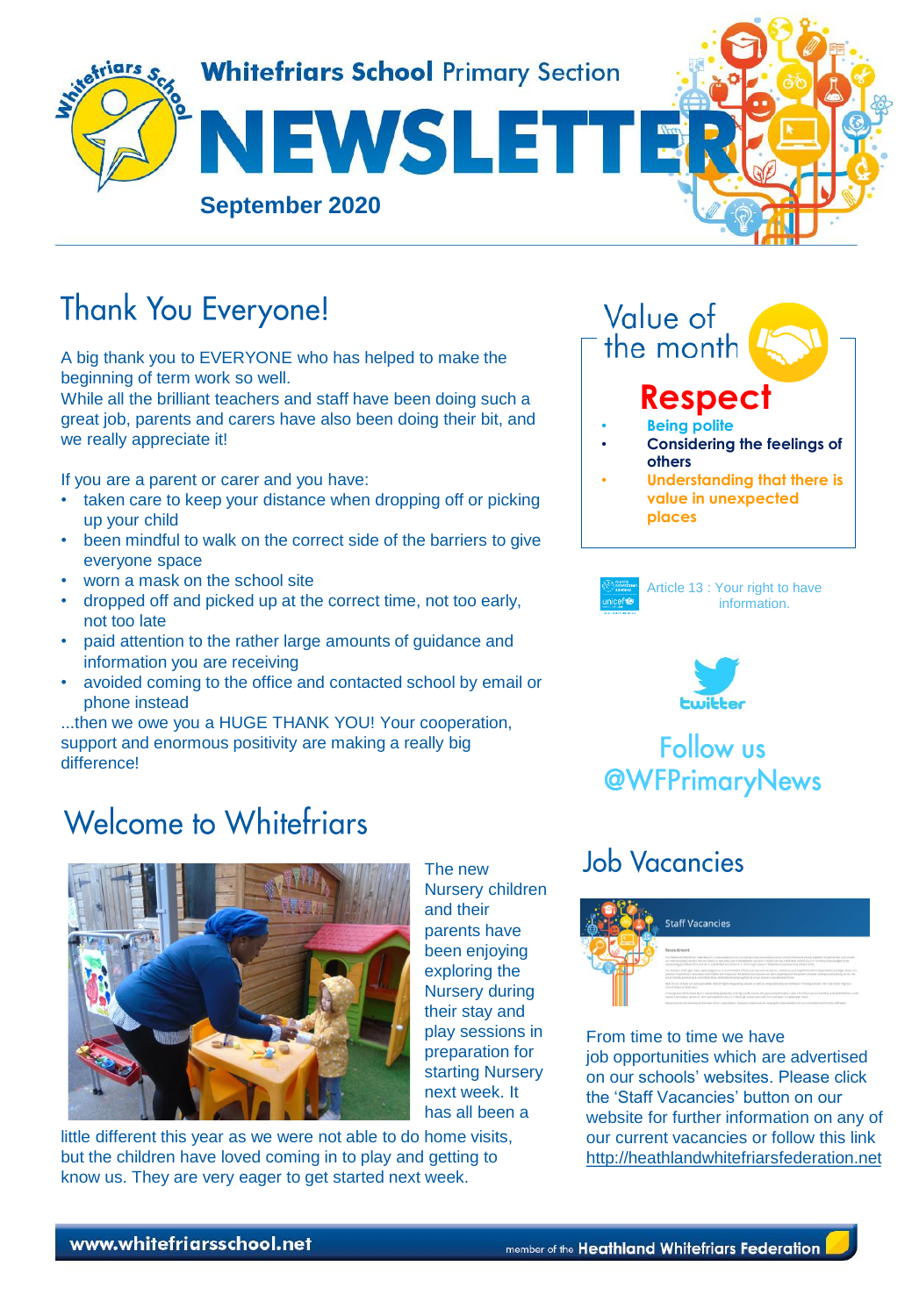

#### **Reception**



The new Reception classes have enjoyed exploring their new environment over the past two weeks. The children have enjoyed a range of activities, inside and outside, and made lots of new friends! We are very excited for the school year ahead!









Year 1



Year One are so excited to return to school! We have had so much fun reading new stories and learning to tell them with our friends. Our teachers are so impressed with how well we are listening and settling into our new routines at school. We have enjoyed making fabulous art and building the tallest towers we could! We've also



been practising counting forwards and backwards to 100 and use our skills to count out how tall our towers are.

Benais says, 'Playtime is fun because I can play with my friends!' Inaaya says, 'I love playing with my friends in our role play area!'

www.whitefriarsschool.net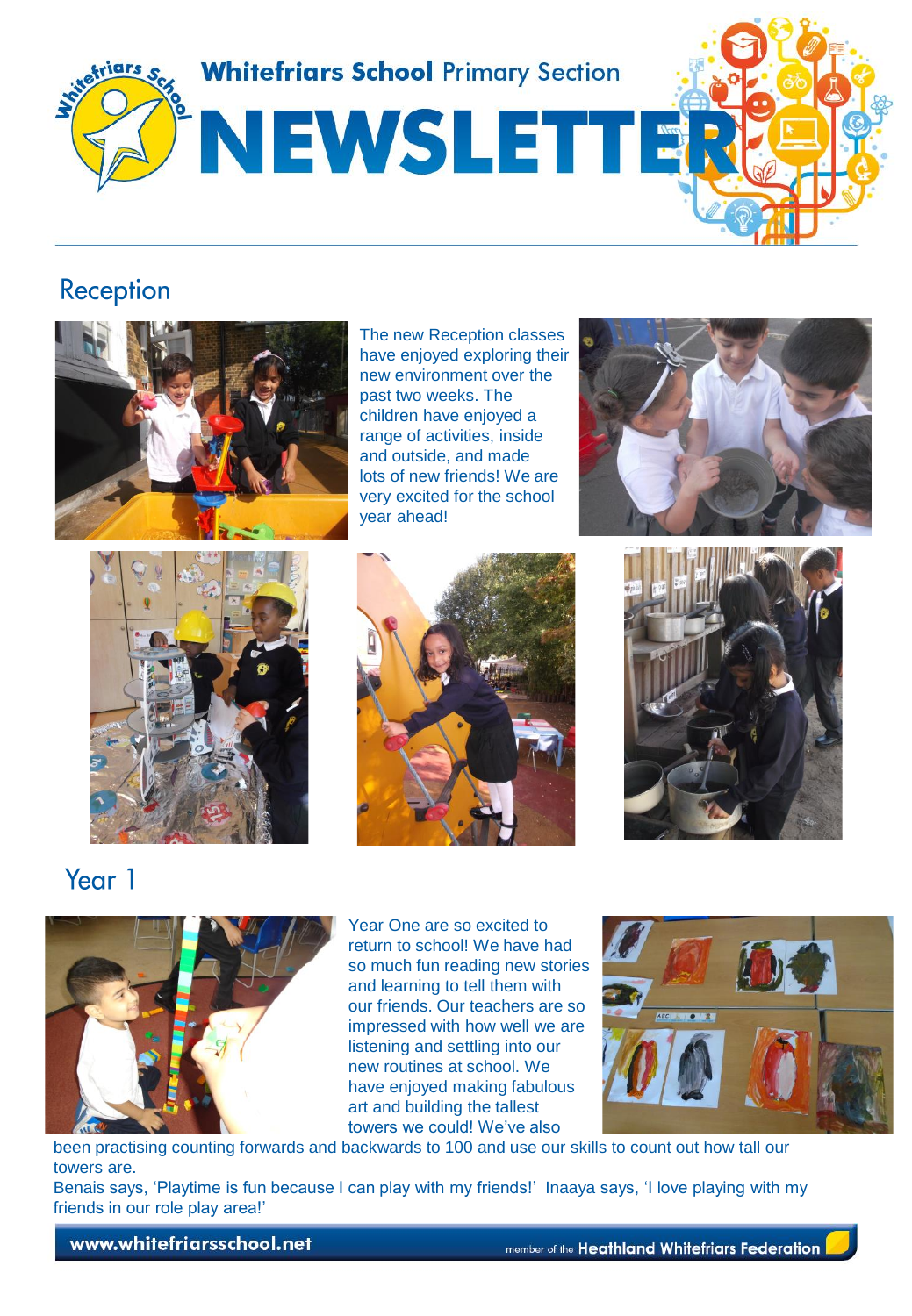

#### Year<sub>2</sub>



Year 2 have been doing lots of fun activities to get back into the school routine and to get to know our new students and teachers! We are getting more used to the new routines around the school. We have been reading a really great book called 'The Dot'



and have done a lot of art work around the theme of this book. We also have been learning how to count in 2s, 5s and 10s! Our teachers are so proud of how well we have settled in and are ready to learn. 'I am happy and I love school because I get to see my friends' 'I like school because I can read books and I like playtime'

Year<sub>3</sub>



The children have settled into Year 3 wonderfully and have done lots of getting to know you activities. One of the activities was painting their favourite memory in a jar. The children painted wonderful pictures and wrote lots of fantastic things about themselves.



#### Year 4



Year 4 have spent the past few weeks focusing on our mindfulness, and discussing our growth mindset and resilience. We learnt how to celebrate our differences and work together as a team. The children have also spent time building their writing skills, with some interesting diary entries! They have also been learning all about what happened to Humpty Dumpty *after he got back up again!*

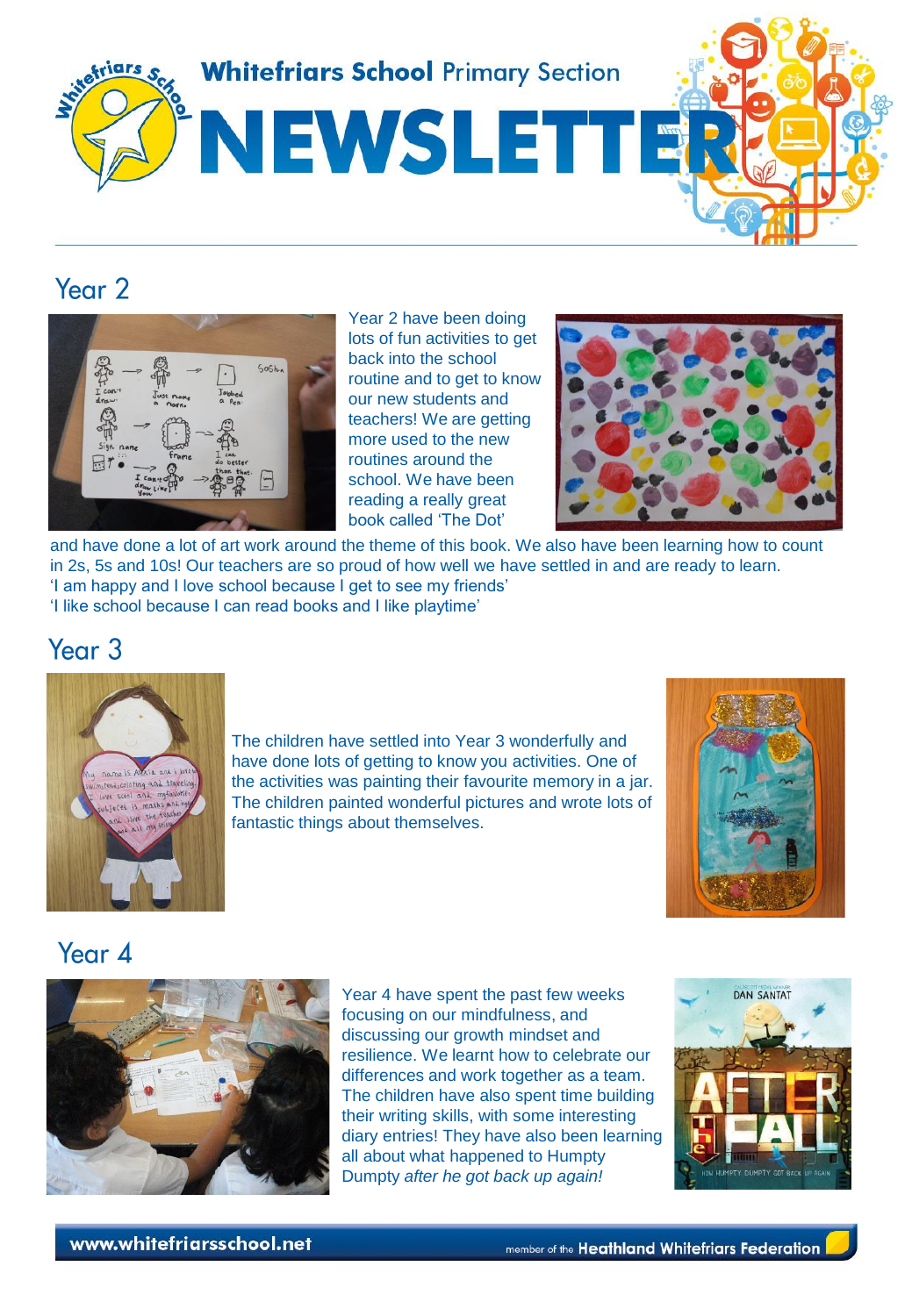

### Welcome back Year 5 and 6

What a great start to the Autumn term. It has been lovely to see the hustle and bustle of all the excited pupils in the Year 5 and 6 corridors. All the pupils have shown great resilience and determination when settling into their new 'slightly different' term. Thank you to each and every one of them.

To celebrate the return to school, pupils have been super busy carrying out fun and exciting learning activities.



Year 5 pupils have enjoyed taking part in fun and creative PE lessons. The pupils have looked at how exercise can help with brain development and learning. 'In PE we have been doing lots of indoor circuits to help us improve our fitness and strength. The exercise I am



doing in the picture is called a 'plank' and it helps to strengthen our stomach and core muscles. *Younis* – Leo class.

Year 5 have also been busy finding fun and creative ways with their Maths learning. The pupils have looked at mathematical games and applied these to place value.

'I used the place value counters on the grid and that helped clarify the place value of each digit. I use these counters in my maths lessons to help me read numbers as well'. *Iqra* - Aquila class

#### Year 6



Year 6 pupils have been focusing on 'mindfulness' with morning yoga sessions to learning new breathing techniques to get them ready for the day.

'I have found it really fun being back in class, I like doing the Cosmic yoga first



thing in the morning with my class mates. Some of the movements are tricky but I like the challenge. I loved receiving my special mention reward too! I have really enjoyed reading and discussing lots of different kinds of books. My favourite book has been 'The Dot' . I like the message of 'always trying your best' in the books. We even designed our very own unique dots'. *Rebeca* **-** Chamaeleon class

'I was very excited and pleased to be back in school. During the months that we had to stay at home I was sad, but being in school has made me feel happy, especially seeing my friends again. Now I am back to my normal routine and I am ready to learn new things'. *Mario* in Draco class



Article 28 : Your right to learn and go to school.

www.whitefriarsschool.net